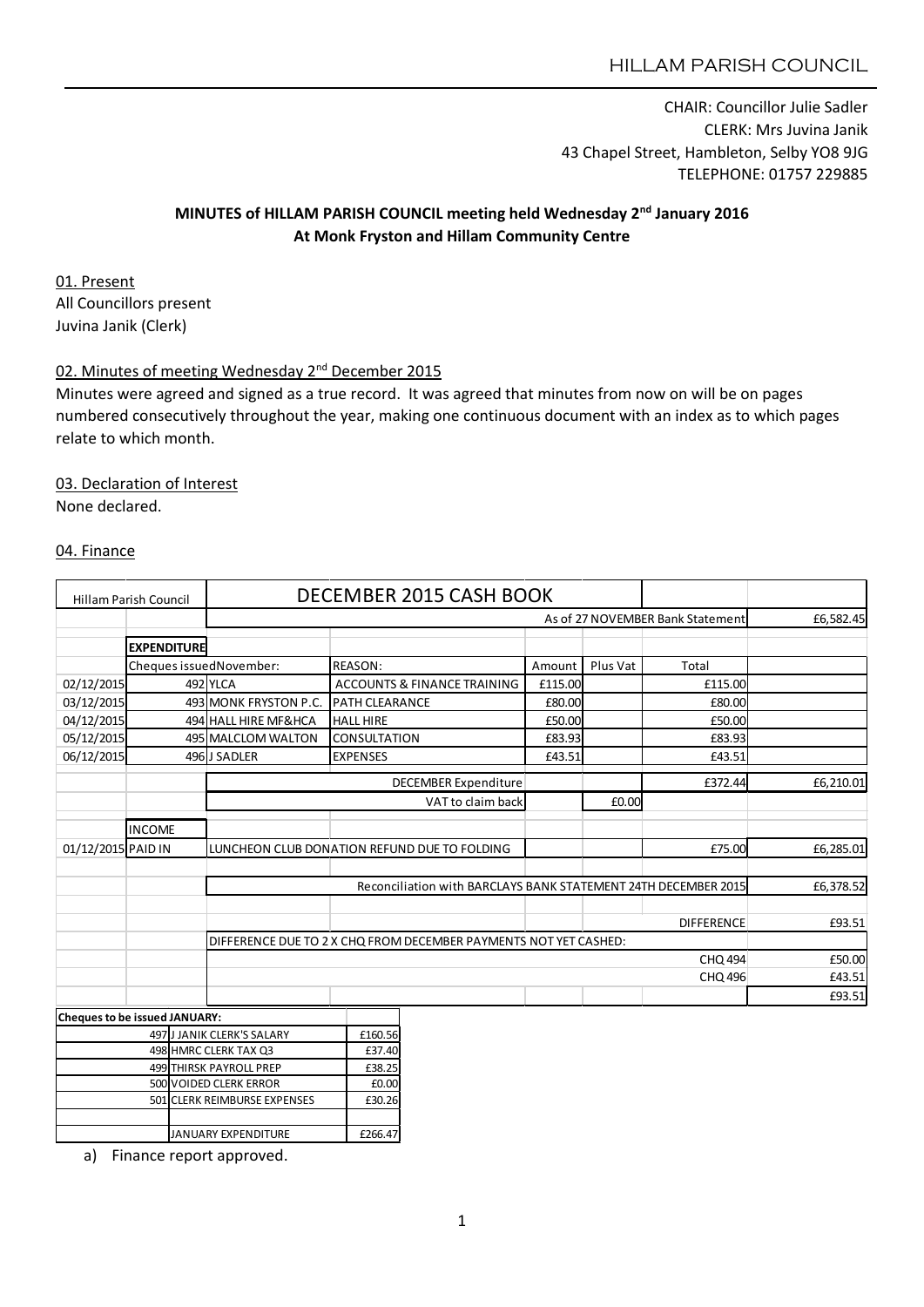- b) Clerk's overtime of 7 hours due to YLCA training course and consultation with Malcolm Walton approved and to be claimed through the regular payroll consultants Thirsk Community Care Association.
- c) January payment cheques authorised, to be signed at the end of the meeting.
- d) The council resolved to accept the Highways related Urban Grass Cutting payment on offer from NYCC and proceed to arrange and manage this issue with a private contractor. Cllr Wright is to inform NYCC of the decision and follow up on the quotes received.

#### 05. Budget for 2016-17

Discussion regarding previous annual expenditure and expected costs for the future took place. It was agreed the council would increase the grass cutting budget, ring fence money for the Ring Tree and continue the ongoing safeguarding of funds for the Village Water Pump.

#### BUDGET FOR HILLAM PARISH COUNCIL FOR APRIL 2016 – MARCH 2017

## Precept 2016/17: £11,963.11 Red is an increase Green is a decrease

#### Black is the same from Budget set in 2014/2015

| <b>Item</b>                     | <b>Amount EE</b> |                               |
|---------------------------------|------------------|-------------------------------|
| Clerks Salary                   | 2,375            |                               |
| <b>Grass Cutting</b>            | 1,700            | up £900 from 14/15 budget     |
| <b>Annual Subscription YLCA</b> | 418              |                               |
| Hall Hire                       | 240              |                               |
| <b>Burial Precept</b>           | 864              |                               |
| Inspection and Audit fees       | 200              |                               |
| <b>Street Lighting</b>          | 2,500            | up £1,000 on 14/15 budget     |
| Insurance                       | 681              |                               |
| Payroll admin                   | 250              |                               |
| Grants                          | 250              |                               |
| <b>Repairs and Maintenance</b>  | 250              |                               |
| Training                        | 200              |                               |
| Electricity                     | 900              |                               |
| Publications                    | 20               |                               |
| <b>Grit Salt</b>                | 100              |                               |
| Plants and pots                 | 100              |                               |
| Stationary                      | 20               |                               |
|                                 | £11,068          | Should have a cushion of £895 |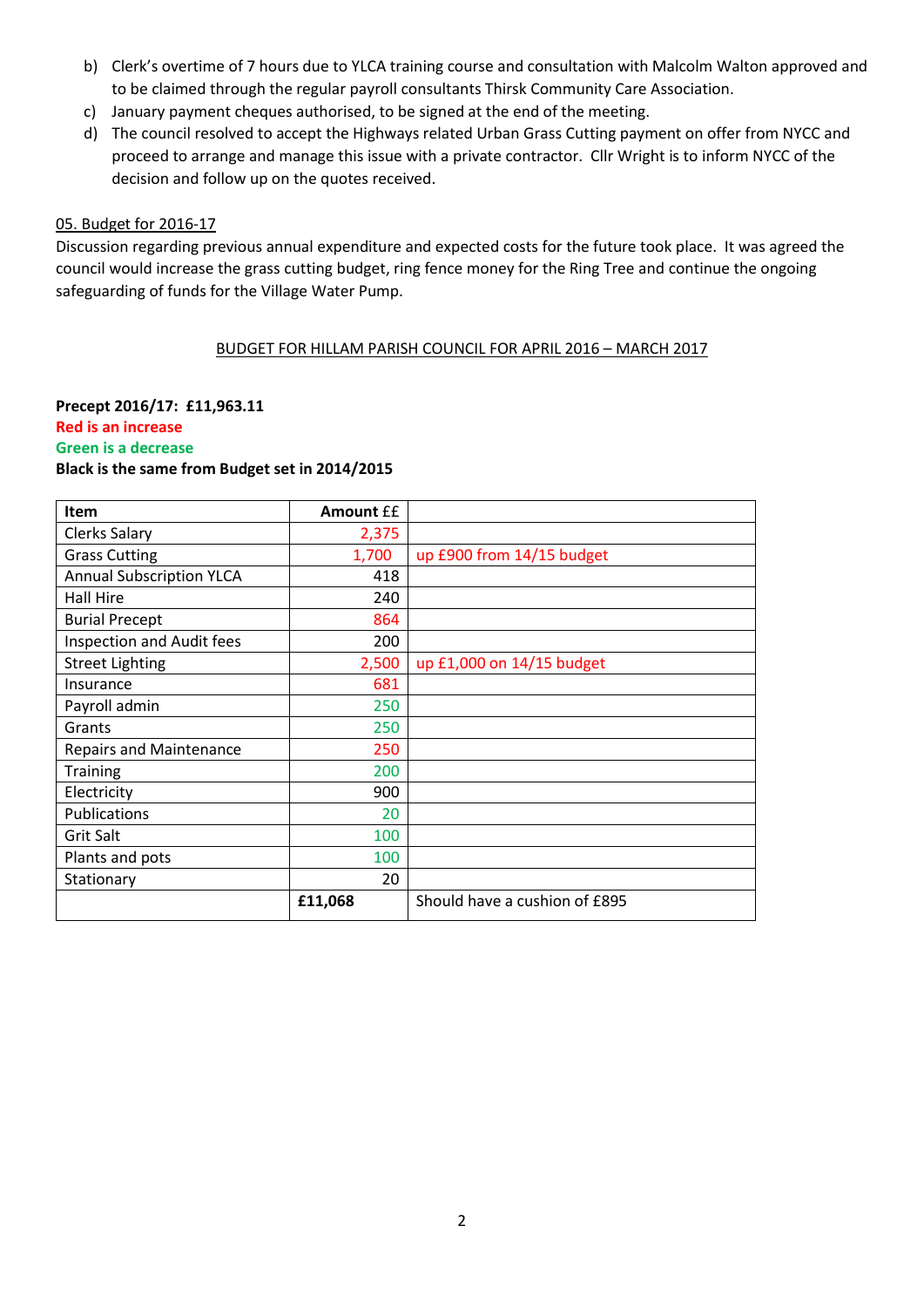### 06. Precept requirement 2016-17

After discussing the budget, it was resolved to keep the Band D charge the same. Clerk to inform Selby District council with the appropriate paperwork.

## 07. Planning

a) 2015/1259/TPO8/55/59AD/PA: Proposed felling of 1 No Sycamore tree (T1) covered by TPO 14/1980 and removal of crossing branches and deadwood to 1 No Lime tree (T2) in the conservation area. Mr Lee Furness, Hillam Hall, Chapel Street, Hillam, Leeds LS25 5HP. *Refused.*

b) 2015/1249/TPO8/55/192C/PA: Proposed crown thinning by 20% to 2 No Lime trees covered by TPO 8/1979. Mrs Julie Sadler, The Limes, Chapel Street, Hillam, Leeds LS25 5HP. *Granted*.

c) No new applications for Hillam

d) Honey Pot Field – The parish council's concerns have been forwarded to the enforcement team and once it is logged on their system we will receive a case reference and a direct contact for further communication.

e) Five year land supply has been finalised – information via Selby District Council website.

f) Cllr Sadler to look into the planning permission process for possible removal of the ring tree in the near future.

### 08. Ring Tree Update

Ben Jenkins will be producing a report on the safety and maintenance of the Ring Tree free of charge. Council will be informed when the report is received.

### 09. Grass Cutting Update

The council approved the quote for work to be done by Mr Parkin. £1700 annual cost has been allocated in the budget and Cllr Wright will follow up with Mr Parkin to accept the contract.

#### 10. Village meeting

Cllr Wright agreed to take the lead on Hillam News section of the meeting, looking to sign up volunteers and get a team together to run the publication. Cllr Sadler will lead the remaining topics for discussion, looking for comments, information and opinions regarding the defibrillator proposal and Ring Tree.

### 11. Recycling Plant at Betteras Hill

Concerns regarding the height of the material. Cllr Sadler has been told via planning enforcement. The site is processing material that is already there and that it has not had new material brought in. The site is working within planning restrictions already passed and therefore there is nothing the council can do to object to its use. It was agreed to continue to monitor work there. Complaints from the public need to go to planning enforcement directly.

#### 12. Village Maintenance

a) Handrail on footbridge: Cllr Collinson received a quote for £220 for the repair of the bridge. Cllr Wright will check if Rights of Way NYCC are ultimately responsible for its maintenance and repair as it is a public footpath. Cllr Wright to inform clerk if NYCC are taking responsibility or if the parish council need to organise the repair.

b) Cllr Robertson rang Selby District Council direct to have the streets and drains cleaned, which has been carried out. In future, SDC can be rung directly as necessary and the specific areas reported.

### 13. CEF Update

- Police advice: best way to deter burglars is to have the outside of property well-lit.
- Question raised about how ringmaster system selects which crimes to report on.
- Fly-tipping it was suggested that skips could be placed locally via CEF funding. CCTV on hotspots now.
- Lamping and poaching is down.
- It has been reported that the Patrol Watch is effective at keeping crime down.